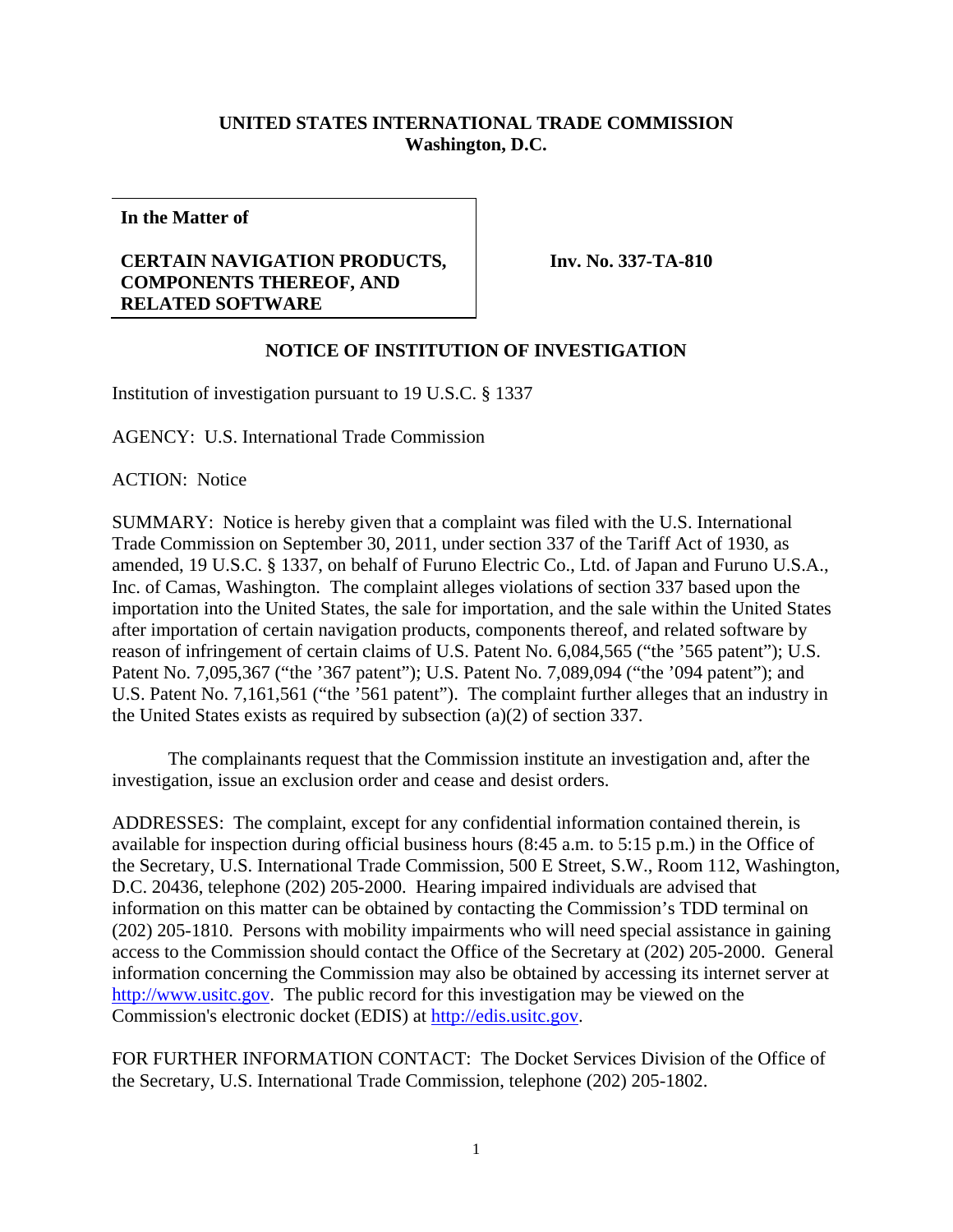AUTHORITY: The authority for institution of this investigation is contained in section 337 of the Tariff Act of 1930, as amended, and in section 210.10 of the Commission's Rules of Practice and Procedure, 19 C.F.R. § 210.10 (2011).

SCOPE OF INVESTIGATION: Having considered the complaint, the U.S. International Trade Commission, on October 27, 2011, ORDERED THAT –

 (1) Pursuant to subsection (b) of section 337 of the Tariff Act of 1930, as amended, an investigation be instituted to determine whether there is a violation of subsection  $(a)(1)(B)$  of section 337 in the importation into the United States, the sale for importation, or the sale within the United States after importation of certain navigation products, components thereof, and related software that infringe one or more of claims 1, 2, 11, and 16 of the '565 patent; claim 1 of the '367 patent; claim 1 of the '094 patent; and claim 8 of the '561 patent, and whether an industry in the United States exists as required by subsection (a)(2) of section 337;

 (2) For the purpose of the investigation so instituted, the following are hereby named as parties upon which this notice of investigation shall be served:

(a) The complainants are:

 Furuno Electric Co., Ltd. 9-52 Ashihara-cho, Nishinomiya City Hyogo, 662-8580 Japan

 Furuno U.S.A., Inc. 4400 N.W. Pacific Rim Boulevard Camas, WA 98607

 (b) The respondents are the following entities alleged to be in violation of section 337, and are the parties upon which the complaint is to be served:

> Honeywell International Inc. 101 Columbia Road Morristown, NJ 07960

 Skyforce Avionics Ltd. 5 The Old Granary Boxgrove, Chichester West Sussex PO18 OES UK

 (3) For the investigation so instituted, the Honorable Charles E. Bullock, Chief Administrative Law Judge, U.S. International Trade Commission, shall designate the presiding Administrative Law Judge.